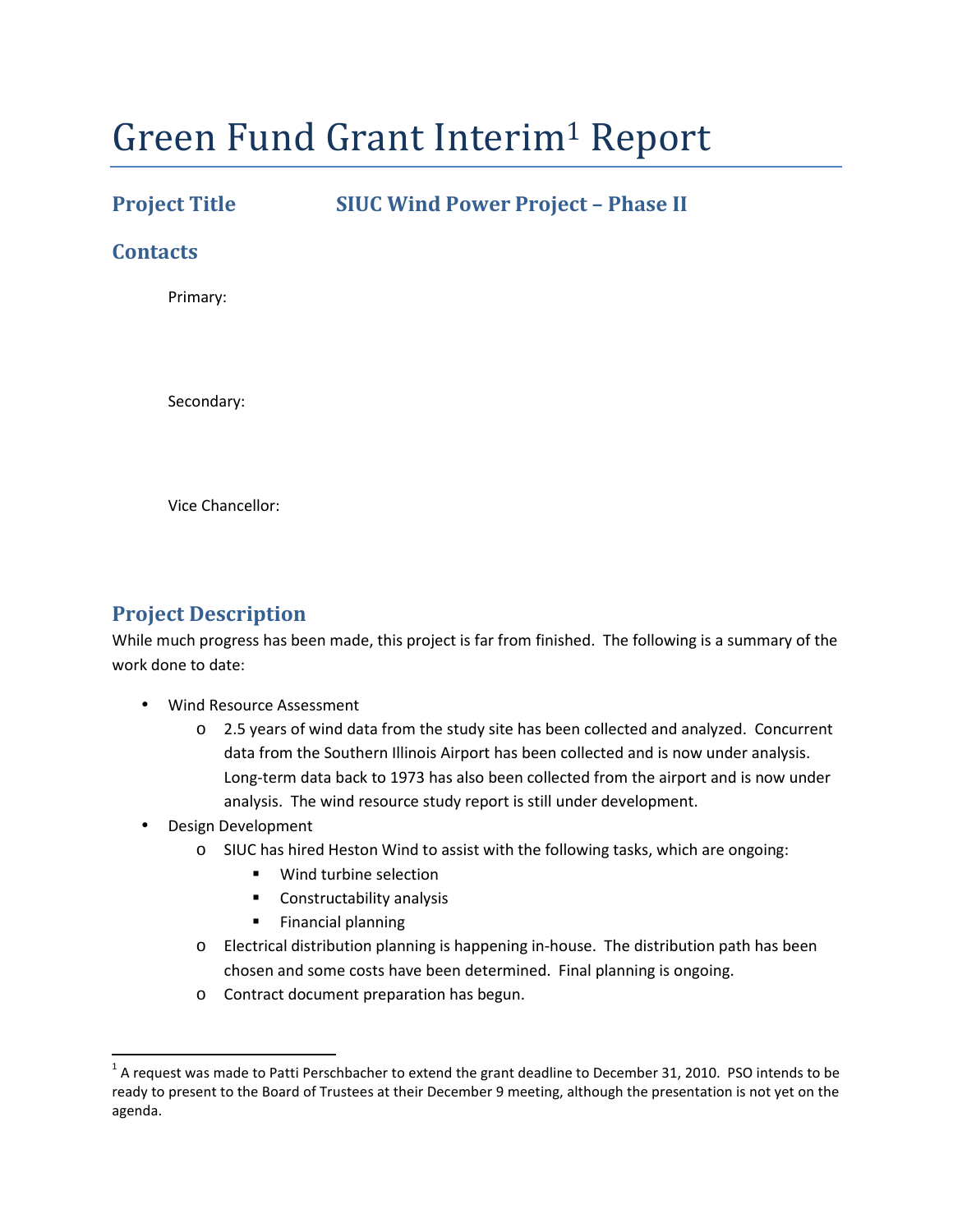- Environmental Studies
	- o DOE has required that SIUC prepare an Environmental Assessment (EA) under the National Environmental Policy Act (NEPA). SIUC has hired Tetra Tech to assist in the preparation of the EA. As a part of this effort, SIUC has prepared maps of the project location, electric infrastructure plans, shadow flicker impacts, noise impacts, and has also created photomontages showing the expected visual impact of the proposed wind turbine from various vantage points across campus.
	- o A microwave interference study has been completed and showed that no microwave communications would be impacted by the proposed turbine.
	- o Anabat acoustic bat surveys have been conducted nightly at three locations on west campus since 5/19/10 and are ongoing through 10/31/10. Data is being collected and compiled and sent to BHE Environmental for analysis. SIUC has received summary analyses through 7/14/10.
	- o Mist net bat surveys were conducted in July along Piles Fork Creek and Little Crab Orchard Creek by Copperhead Consulting. Along with other bats, a juvenile female Indiana bat was captured and released.
- Permitting / Agency Consultations
	- o The National Telecommunications and Information Administration (NTIA) has concluded that there are no concerns regarding blockage of radio frequency transmissions.
	- o The Federal Aviation Administration (FAA) has issued a determination of "No Hazard" to air navigation.
	- o The Natural Resources Conservation Service (NRCS) of the U.S. Department of Agriculture (USDA) has concluded that the project will result in the loss of 0.1 acres of prime farmland.
	- o The Illinois Historic Preservation Agency (IHPA) has found that there are no significant historical, archeological, or architectural resources impacted by the project.
	- o The City of Carbondale has declined to require a special use permit for construction.
	- o Informal consultation with the U.S. Fish and Wildlife Service (FWS) has been progressing at the federal level through the U.S. Department of Energy (DOE). Indications are that a formal consultation will be required under Section 7 of the Endangered Species Act. This will require that SIUC hire a contractor to prepare a Biological Assessment to be submitted on behalf of DOE to FWS. It is not clear at this time how long the process will take or whether it will result in FWS issuing an Incidental Take Permit for the Indiana and Gray bats.
	- o Consultation with the Illinois Department of Natural Resources (IDNR) has resulted in their request to the Illinois Department of Commerce and Economic Opportunity (DCEO) that DCEO require SIUC to obtain an Incidental Take Authorization from IDNR as a condition of receiving DCEO funding for the project. DCEO has agreed. The Biological Assessment will be submitted to both IDNR and FWS in order to run both permitting processes simultaneously.
	- o DOE has required SIUC to prepare a NEPA EA.